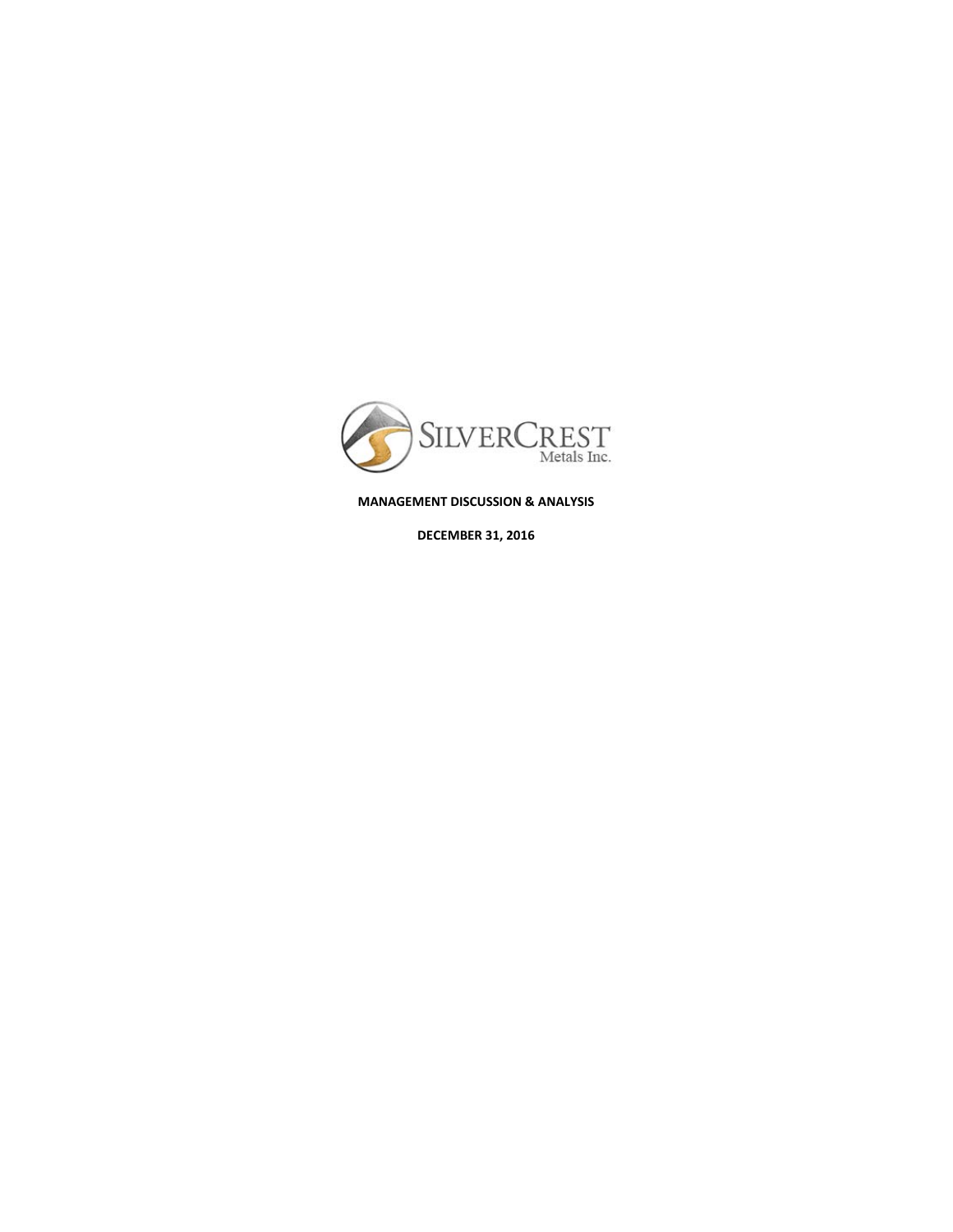## **SILVERCREST METALS INC. MANAGEMENT'S DISCUSSION AND ANALYSIS YEAR ENDED DECEMBER 31, 2016 TSX.V:SIL**

This Management's Discussion and Analysis ("MD&A") is an overview of all material information about the operations, liquidity and capital resources of SilverCrest Metals Inc. (the "Company" or "SilverCrest") for the three and twelve months ended December 31, 2016. The MD&A should be read in conjunction with the audited consolidated financial statements for the year ended December 31, 2016, and the related notes contained therein which have been prepared under International Financial Reporting Standards ("IFRS") as issued by the International Accounting Standards Board. All amounts are stated in Canadian dollars unless otherwise indicated.

The effective date of this MD&A is February 27, 2017.

Additional information related to the Company is available for view on SEDAR at [www.sedar.com](http://www.sedar.com/) and on the Company's website [www.silvercrestmetals.com.](http://www.silvercrestmetals.com/) 

## **FORWARD-LOOKING STATEMENT**

This MD&A contains "forward-looking statements" within the meaning of Canadian securities legislation. Such forward-looking statements concern the Company's anticipated results and developments in its operations, planned exploration of its properties, plans related to its business and other matters that may occur in the future and include, without limitation, statements with respect to: the Company's outlook, the strategic plans, timing and expectations for the Company's exploration, rehabilitation and drilling programs; estimates of mineralization from underground sampling results and drilling results; accessibility of properties; and the Company's ability to raise and manage capital resources and meet working capital requirements.

Such forward looking statements or information are based on a number of assumptions, which may prove to be incorrect. Assumptions have been made regarding, among other things: the conditions in general economic and financial markets; precious metals prices; availability of funds; ability to develop and finance projects; availability of skilled labour; timing and amount of expenditures related to exploration and drilling programs; and effects of regulation by governmental agencies.

Forward looking statements are subject to a variety of known and unknown risks, uncertainties and other factors which could cause actual events or results to differ from those expressed or implied by the forward looking statements, including, without limitation: the timing and content of work programs; results of exploration activities; the interpretation of drilling results and other geological data; receipt, maintenance and security of permits and mineral property titles; environmental and other regulatory risks; project cost overruns or unanticipated costs and expenses; precious metals price fluctuations; fluctuations in the foreign exchange rate (particularly the Mexican peso, Canadian dollar and United States dollar); uncertainty in the Company's ability to fund the exploration and development of its mineral properties or the completion of further exploration programs; uncertainty as to whether the Company's exploration programs will result in the discovery, development or production of commercially viable ore bodies or yield reserves; risks related to mineral properties being subject to prior unregistered agreements, transfers, claims and other defects in title; uncertainty in the ability to obtain financing if required; dependence on key personnel; and general market and industry conditions.

Forward looking statements are based on the expectations and opinions of the Company's management on the date the statements are made. The assumptions used in the preparation of such statements, although considered reasonable at the time of preparation, may prove to be imprecise and, as such, readers are cautioned not to place undue reliance on these forward looking statements, which speak only as of the date the statements were made. The Company undertakes no obligation to update or revise any forward looking statements included in this MD&A if these beliefs, estimates and opinions or other circumstances should change, except as otherwise required by applicable law.

## **QUALIFIED PERSON**

Technical information contained in this MD&A has been prepared by or under the supervision of N. Eric Fier, CPG, P.Eng, and Chief Executive Officer and President for the Company, who is a 'Qualified Person' for the purpose of National Instrument 43-101 – *Standards of Disclosure for Mineral Projects* ("NI 43-101").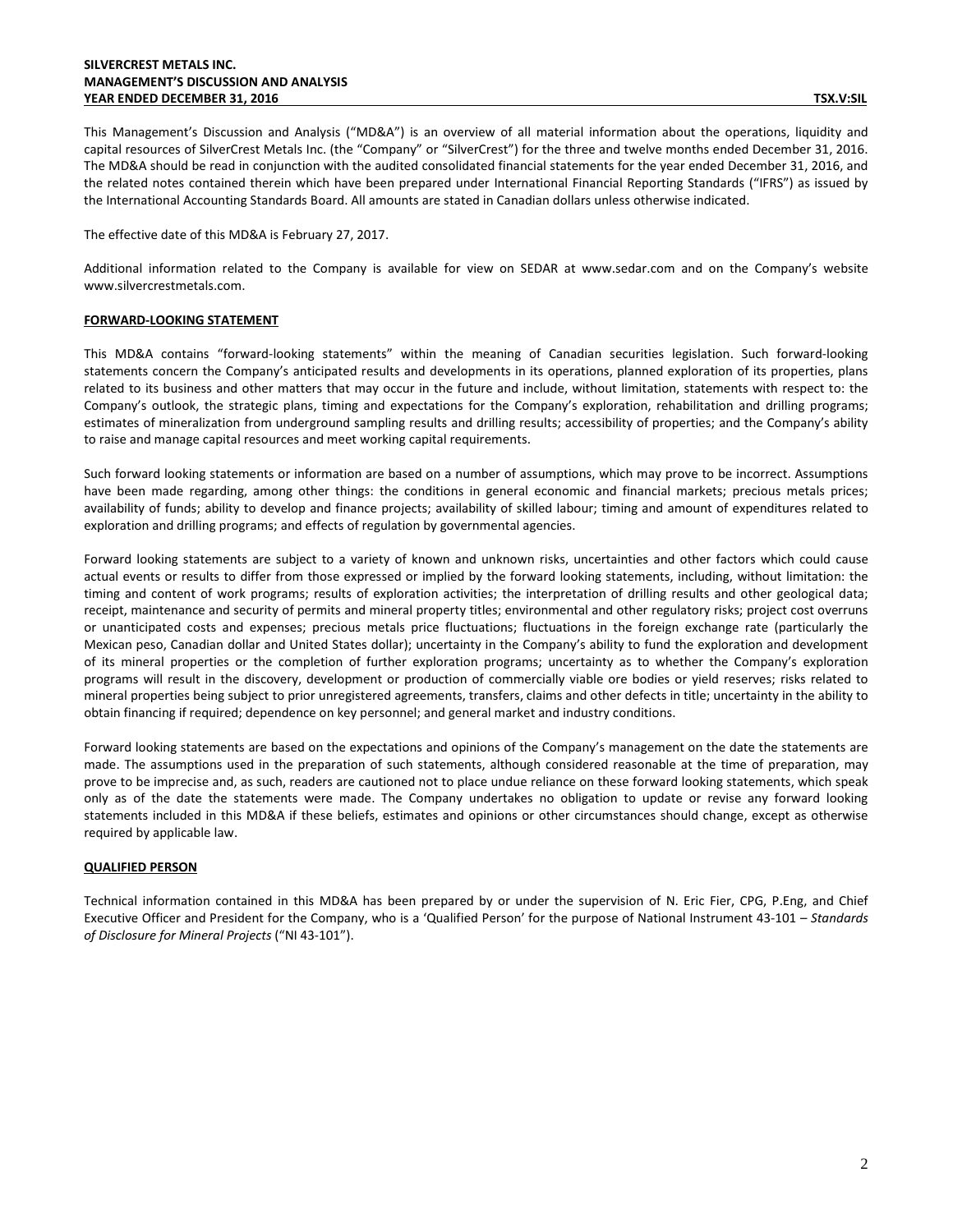# TABLE OF CONTENTS

| 1.  |  |
|-----|--|
| 2.  |  |
| 3.  |  |
| 4.  |  |
| 5.  |  |
| 6.  |  |
| 7.  |  |
| 8.  |  |
| 9.  |  |
| 10. |  |
| 11. |  |
| 12. |  |
| 13. |  |
| 14. |  |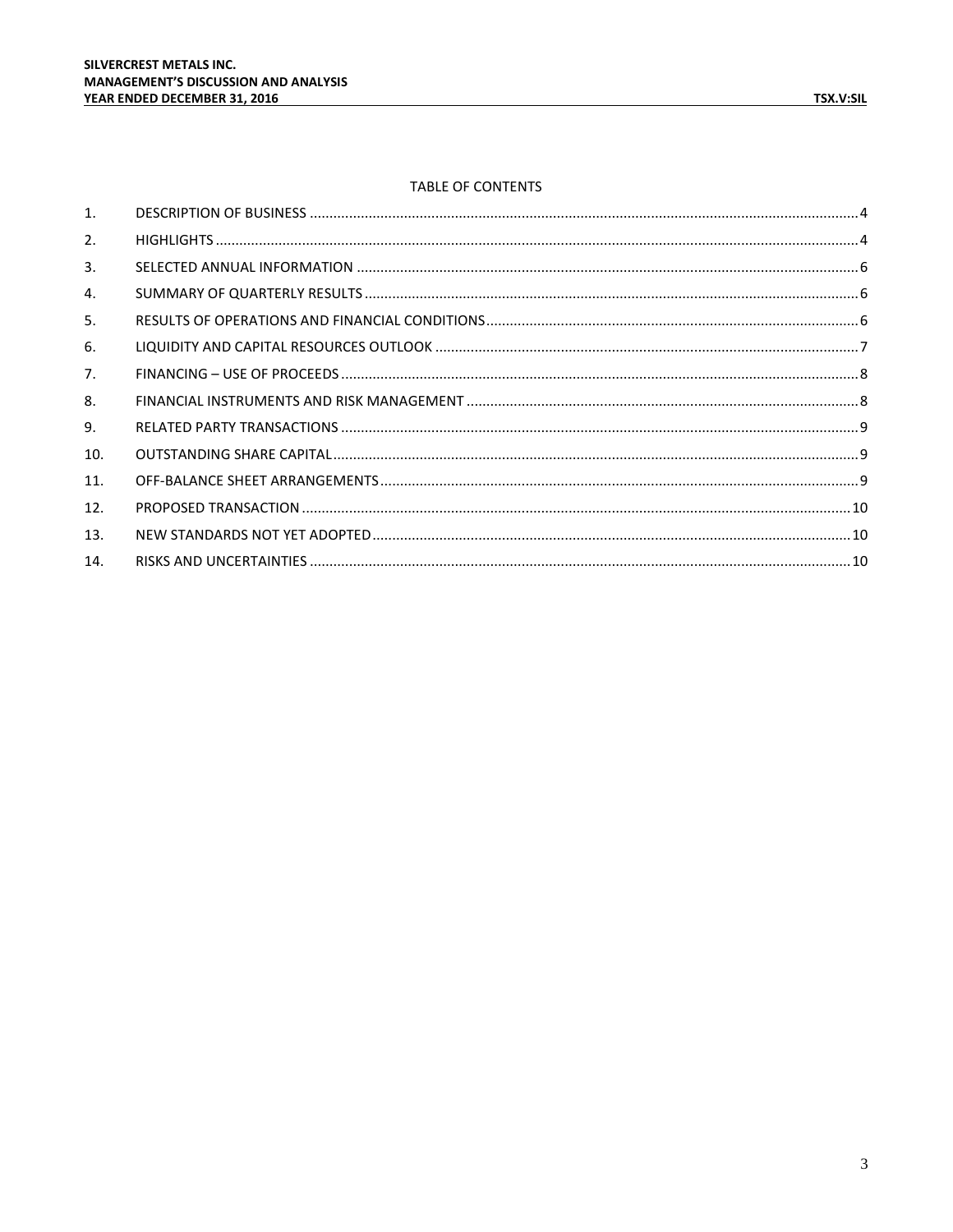## <span id="page-3-0"></span>**1. DESCRIPTION OF BUSINESS**

SilverCrest is a Canadian precious metals exploration company headquartered in Vancouver, BC, that is focused on new discoveries, value-added acquisitions and targeting production in Mexico's historic precious metal districts. The Company's ongoing initiative is to increase its asset base by acquiring and developing substantial precious metal resources, and ultimately operating high grade silver and/or gold mines in Mexico.

As at December 31, 2016, the Company has a total of six exploration properties, Las Chispas, Cruz de Mayo, Huasabas, Guadalupe, Angel de Plata and Estacion Llano. The Company's current main focus is its Las Chispas property ("Las Chispas" or the "Property"), which is located approximately 180 kilometres northeast of Hermosillo, Sonora, Mexico. With recent concession additions in 2016, the Property now consists of 20 concessions totaling approximately 1,365 hectares. Las Chispas is in a prolific mining area with nearby precious metal producers. Historical reports indicate the presence of 19 veins in the district, of which only three veins (Las Chispas, William Tell and Babicanora) have been previously mined extensively in the early 1900s, but none of which appear to have been drilled until the Company's 2016 drilling campaign. As of the date hereof, the Company has located 17 of these 19 historical veins and also located two additional veins near the Babicanora area.

Details of the Company's other five properties are available on the Company's website[, www.silvercrestmetals.com.](http://www.silvercrestmetals.com/)

## <span id="page-3-1"></span>**2. HIGHLIGHTS**

The Company's key events and highlights of 2016 and as of to date include the following:

#### **Exploration – Las Chispas**

Las Chispas was the Company's main focus in 2016, and continues to be in 2017. In early 2016, SilverCrest completed initial general exploration activities on Las Chispas, including mapping, sampling and geochemical analysis. As a result of the initial work, the Company began its Phase I exploration program, which included the rehabilitation of several historic silver-gold mines at Las Chispas covering 11.5 linear kilometres and a surface drilling program of over 6,000 metres. By the end of 2016, the Company completed its Phase I surface drilling program and received an underground drilling permit for Las Chispas, including the permission to mine a 100,000-tonne bulk sample for testing and processing off-site. With these permits in place, the Company commenced in November, 2016, its Phase II exploration program (estimated to cost approximately \$4.4 million or US\$3.3 million).

Summaries of the underground rehabilitation, surface drill and Phase II exploration programs are set out below. For additional information on Las Chispas, please refer to a technical report prepared for the Company in accordance with NI 43-101, by James Barr, P. Geo, Senior Geologist at Tetra Tech EBA Inc. titled, "*Technical Report on the Las Chispas Property, Sonora, Mexico*" (the "Technical Report"). The Technical Report was dated October 26, 2016, with an effective date September 15, 2016, and is available on the Company's website a[t www.silvercrestmetals.com](http://www.silvercrestmetals.com/) or under the Company's SEDAR profile at www.sedar.com.

## Summary of underground rehabilitation

- As of February 27, 2017, the Company has rehabilitated approximately 9 kilometres of the 11.5 kilometres of historic underground workings, with an additional 2.5 kilometres to be explored over the next several months.
- Rehabilitation work consists of cleaning and securing all underground areas, removing historic backfill and stockpiling for possible future processing, building a ladder system to access multiple levels, detailed mapping and sampling of accessed workings, and implementation of overall safety protocols.
- The Company has spent approximately \$463,000 in 2016 and an additional \$48,000 in 2017 for underground rehabilitation.
- As of September, 2016, 2,055 underground rock chip/channel samples had been collected and assayed, with 301 sample results grading above a cutoff grade of 150 grams per tonne ("gpt") silver equivalent ("AgEq", based on 75 Ag : 1 Au and 100% metallurgical recovery); averaging 4.35 gpt gold and 331.6 gpt silver or 658 gpt AgEq. Sampling in Q4 2016 consisted of approximately 1,000 additional samples. Assay data from these samples are being compiled and interpreted before release in 2017.
- While removing material to gain access to the workings, there is ongoing sampling of underground backfill, surface dump and surface rock, which will be considered in resource estimation.

## Summary of surface drill program

- In October, 2016, the Company completed its Phase I surface drill program, which consisted of 22 holes. 19 holes have been drilled in the Las Chispas and William Tell veins, and 3 holes in the La Victoria area, adjacent to Babicanora, for a total of 6,400 metres. Please refer to the Company's news releases dated August 2, September 7 and September 14 for more details on drilling results.
- The Company has spent approximately \$1.4 million in 2016 for its Phase I surface drill program.
- All drill holes have intersected quartz stockwork veinlets, veining and/or breccia.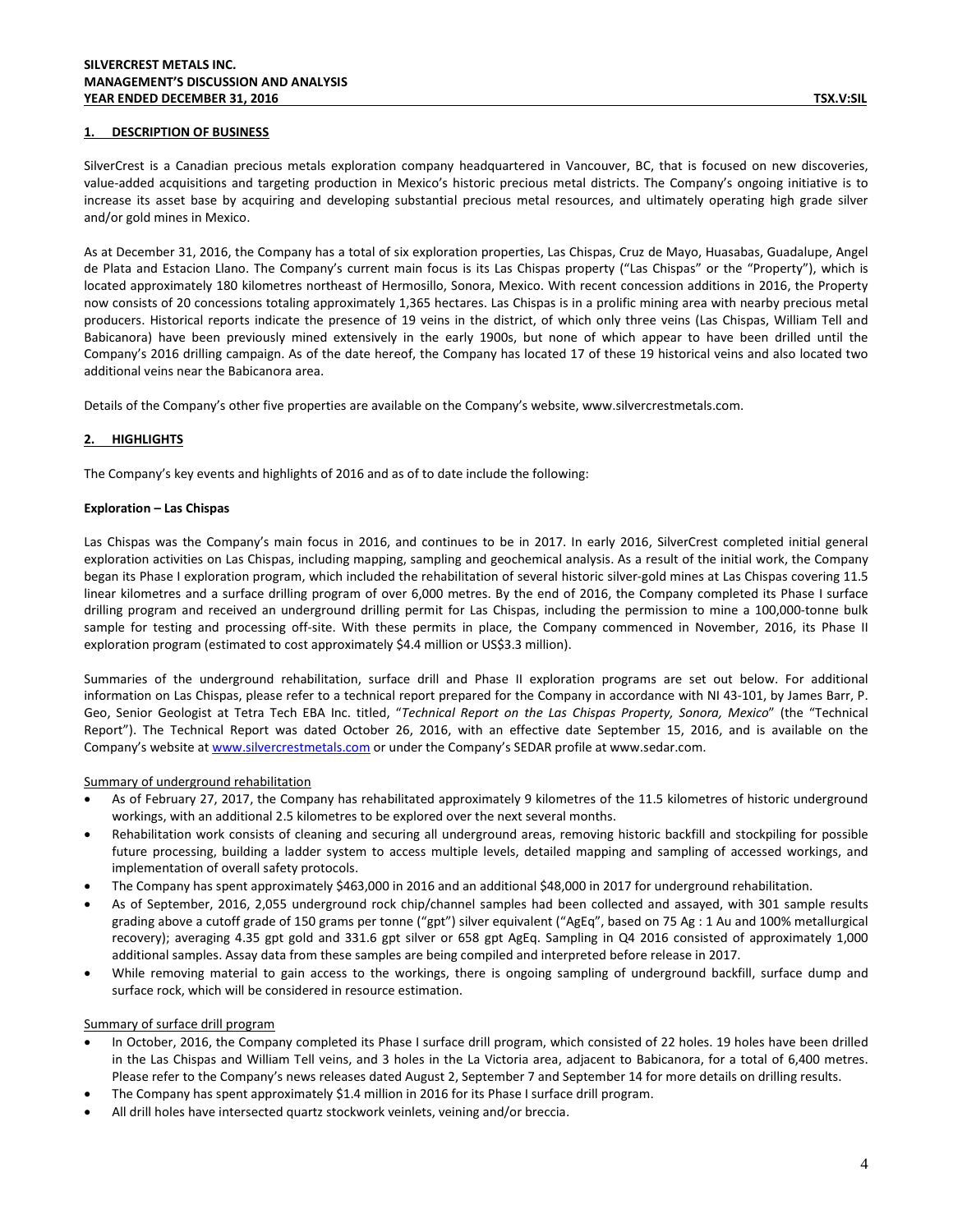- Some of the more significant core drilling results for the Las Chispas Vein include:
	- o drill hole LC16-05: 4.6 metres in true width of 4.56 gpt gold and 621.5 gpt silver, or 963 gpt AgEq;
	- o drill hole LC16-08: 7.2 metres in true width grading 2.41 gpt gold and 311.5 gpt silver, or 492 gpt AgEq; and
	- o drill hole LC16-18: 1.0 metre grading 1.55 gpt gold and 706.0 gpt silver, or 822 gpt AgEq.
- Most notable core drilling results for the William Tell Vein are:
	- o drill hole LC16-03: 2.3 metres in true width grading 1.63 gpt gold and 583.6 gpt silver, or 705 gpt AgEq;
	- o drill hole LC16-13: 0.8 metres in true width grading 4.79 gpt gold and 364.0 gpt silver, or 723 gpt AgEq;
	- o drill hole LC16-15: 1.3 metres in true width grading 1.94 gpt gold and 352.0 gpt silver, or 494 gpt AgEq; and
	- o drill hole LC16-16: 0.9 metres in true width grading 6.57 gpt gold and 395.0 gpt silver, or 888 gpt AgEq.

## Summary of Phase II exploration program

- Commenced in November, 2016, the Company's Phase II exploration program includes an underground core drilling program of 2,000 metres and a minimum surface core drill program of 6,000 metres. As of February 27, 2017, the Company has drilled 20 holes for a total of 4,300 metres.
	- o Planned underground drilling includes 5 to 10 core holes at the Babicanora Vein, to initially test the historic mine area and multiple parallel veins. As with the Las Chispas, William Tell and Varela veins, the Babicanora Vein has not been previously drilled.
	- o Additional surface and underground drilling at the Las Chispas and William Tell veins will focus on expanding and grid drilling for resource estimation and step out drilling to test the possible southern and northern extensions of these veins.
	- o Phase II drilling will also include initial drilling of other targets on the Company's concessions.
- Phase II exploration program as recommended by the Technical Report is estimated to cost US\$3.3 million and will be completed by late Q2, 2017, with the results to be possibly incorporated into a maiden resource estimate for Las Chispas in late 2017 depending on success. Since the commencement of Phase II in November 2016 until January 31, 2017, the Company has spent approximately \$752,000 on underground drilling and assays at the Babicanora Vein and on additional surface and underground drilling and assays at the Las Chispas and William Tell veins. The Company anticipates disseminating the Babicanora underground drill results for the first holes in the coming week and surface drilling results in March 2017.
- The underground drill program will also focus on the delineation of a large bulk sample. A bulk sample is a large sample, in many cases, thousands or hundreds of tonnes, and is generally a composite of material from development drifts and raises. It is also used to define metallurgical characteristics. With continued success, the Company expects to begin with its bulk sample in late 2017 depending on success of drilling. Arrangements for processing the bulk sample off-site are required.

For additional information on the initial rehabilitation, surface drilling programs, underground channel sample results and drilling results, please refer to the Company's 2016 news releases available on [www.silvercrestmetals.com](http://www.silvercrestmetals.com/) and under the Company's SEDAR profile on [www.sedar.com.](http://www.sedar.com/) All assays were completed by ALS Chemex in Hermosillo, Mexico, and North Vancouver, BC.

# **Corporate Update**

## Current financial position and changes in share capital

While SilverCrest has no source of revenue, cash of \$11,973,644 was provided to the Company in 2016 from the following equity financing activities:

- The Company issued a total of 5,232,500 common shares at a price of \$2.20 per share related to the prospectus offering which closed in December 2016 for total gross proceeds of \$11.5 million. Proceeds of the offering are to be used majorly towards the Company's Phase II exploration program as described in the section above(refer to the "Financing – Use of Proceeds" section below);
- The Company issued 462,414 common shares at \$0.06 per share and issued 90,000 common shares at \$0.16 per share for gross proceeds of \$42,145, related to the exercise of stock options; and
- The Company issued 2,099,996 common shares at \$0.20 per share for gross proceeds of \$419,999, related to the exercise of warrants.

# Subsequent changes in share capital

Subsequent to December 31, 2016, the Company:

- issued 331,250 common shares at \$0.20 per share for gross proceeds of \$66,250 for the exercise of warrants; and
- granted 100,000 stock options to a newly appointed director that can be exercised at a price of \$2.55 per share until January 3, 2022. These stock options vest over a 1 year period, with 25% vesting after each of 3 months, 6 months, 9 months, and 12 months after the grant date.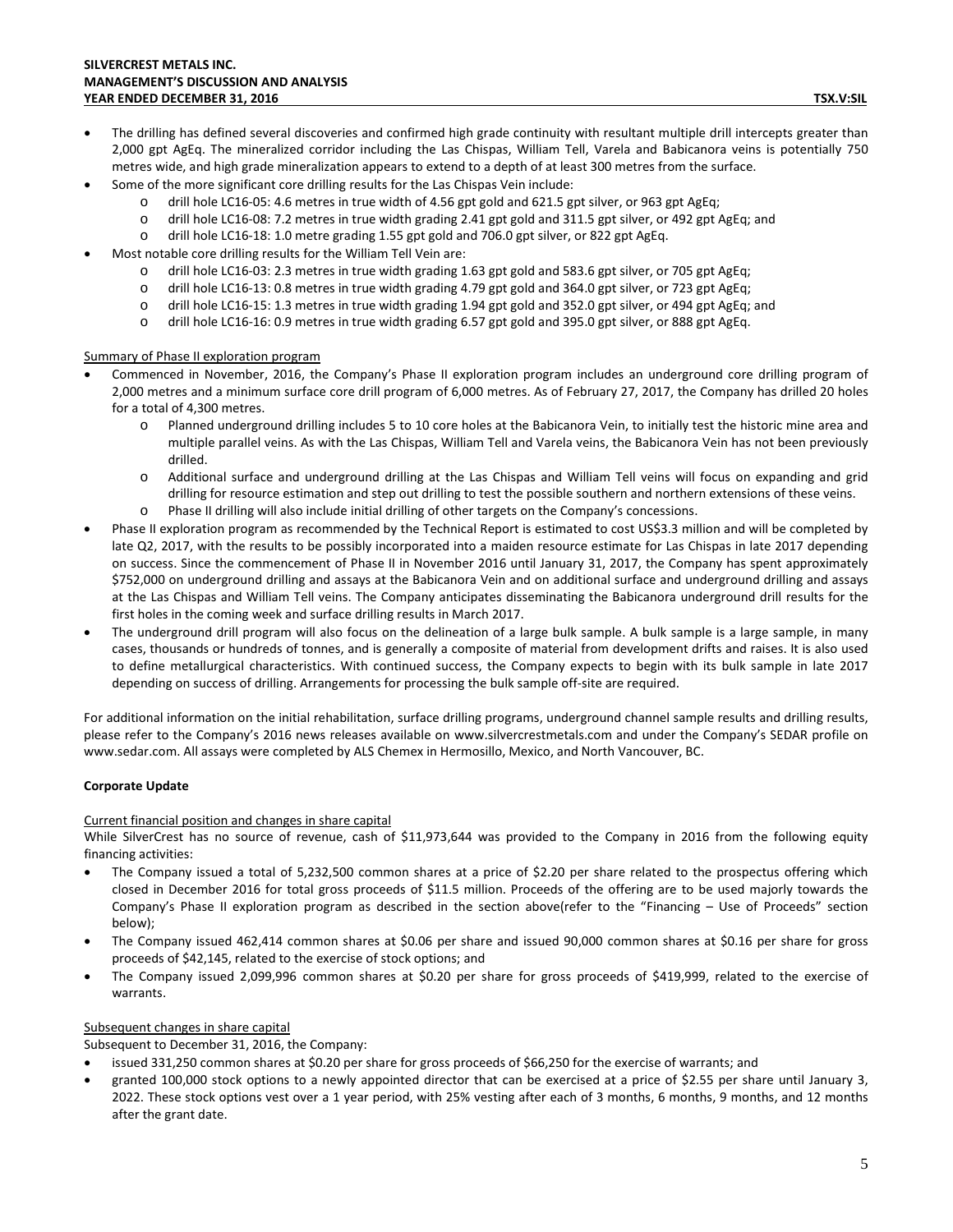## **SILVERCREST METALS INC. MANAGEMENT'S DISCUSSION AND ANALYSIS YEAR ENDED DECEMBER 31, 2016 TSX.V:SIL**

# Results of Annual General Meeting

SilverCrest held its Annual General Meeting of Shareholders ("AGM") on Wednesday, June 22, 2016, in Vancouver, BC. Shareholders voted in favour of all items of business, including fixing the number of directors at six and the re-election of each of the director nominees: Dunham L. Craig, N. Eric Fier, Ross O. Glanville, Barney Magnusson, George W. Sanders and Graham C. Thody. In addition, shareholders voted and re-appointed Davidson & Company LLP, Chartered Professional Accountants, as auditor of the Company and approved the Company's "rolling 10%" Stock Option Plan and its Advance Notice Policy. J. Scott Drever, who did not stand for re-election as a director, continues to be available to the Company on an advisory and consulting basis.

At the Board of Directors meeting following the AGM, the Board re-appointed Mr. Thody as Chairman of the Board, Mr. Fier as President and Chief Executive Officer ("CEO"), Mr. Magnusson as Chief Financial Officer ("CFO"), Michael Rapsch as Vice President, Corporate Communications and Bernard Poznanski as Corporate Secretary.

# Changes subsequent to the AGM

Subsequent to the AGM, the following Management and Director changes occurred:

- Mr. Fier took a temporary leave from his position as CEO and Mr. Dunham Craig, a director of the Company, was appointed Interim CEO. As of January 1, 2017, Mr. Fier has returned full time to his position as CEO;
- In October, 2016, the Company appointed Mr. Nicholas Campbell as Vice President, Business Development;
- As of January 1, 2017, Mr. Magnusson was appointed Executive Vice President and Mrs. Anne Yong, CPA, CA was appointed CFO; and
- Effective January 1, 2017, the Company appointed Mr. John Wright to the Board.

# <span id="page-5-0"></span>**3. SELECTED ANNUAL INFORMATION**

The following financial data has been prepared in accordance with IFRS:

|                                    | 2016        | 2015       |
|------------------------------------|-------------|------------|
| Comprehensive loss for the period  | (1,741,825) | (577, 795) |
| Loss per share - basic and diluted | (0.04)      | (0.02)     |
| Total assets                       | 17.874.477  | 8,132,735  |

- the amounts under 2015 represents the period from June 23, 2015 to December 31, 2015, whereby majority of expenditures were incurred from October 9, 2015 (the Company's listing date on the TSX-V) to December 31, 2015, on Las Chispas and Huasabas.
- the amounts under 2016 is for the entire year ended December 31, 2016. In 2016, the Company mainly focused on Phase I of Las Chispas. Direct costs incurred for the Company's properties are capitalized to exploration and evaluation assets on the statement of financial position.

# <span id="page-5-1"></span>**4. SUMMARY OF QUARTERLY RESULTS**

The following financial data is selected information for the Company for the seven most recently completed financial quarters, prepared in accordance with IFRS:

|                                    |                                                    | 2016      |                 |                | 2015            |           |                 |
|------------------------------------|----------------------------------------------------|-----------|-----------------|----------------|-----------------|-----------|-----------------|
|                                    | Q4<br>Q <sub>2</sub><br>Q <sub>1</sub><br>Q3<br>Q4 |           |                 | Q <sub>3</sub> | Q <sub>2</sub>  |           |                 |
|                                    | <b>December</b>                                    | September | <b>June 30.</b> | March 31,      | <b>December</b> | September | <b>June 30,</b> |
|                                    | 31, 2016                                           | 30, 2016  | 2016            | 2016           | 31, 2015        | 30, 2015  | 2015            |
| Comprehensive loss for the period  | (648, 792)                                         | (358,952) | (343, 934)      | (390,147)      | (546, 735)      | (31,060)  | Nil             |
| Loss per share - basic and diluted | (0.01)                                             | (0.01)    | (0.01)          | (0.01)         | (0.02)          | n/a       | n/a             |

Increase in comprehensive losses for each of Q4, 2016 and Q4, 2015 are the result of recording stock based compensation for options granted in December of both years.

# <span id="page-5-2"></span>**5. RESULTS OF OPERATIONS AND FINANCIAL CONDITIONS**

## **Comprehensive loss – fourth quarter 2016 ("Q4, 2016") compared with third quarter 2016 ("Q3, 2016")**

During the three months and year ended December 31, 2016, comprehensive loss was \$648,792 and \$1,741,825, respectively, compared to \$358,952 for the three months ended September 30, 2016. The significant variations between the three months ended December 31, 2016 and Q3, 2016 included the following: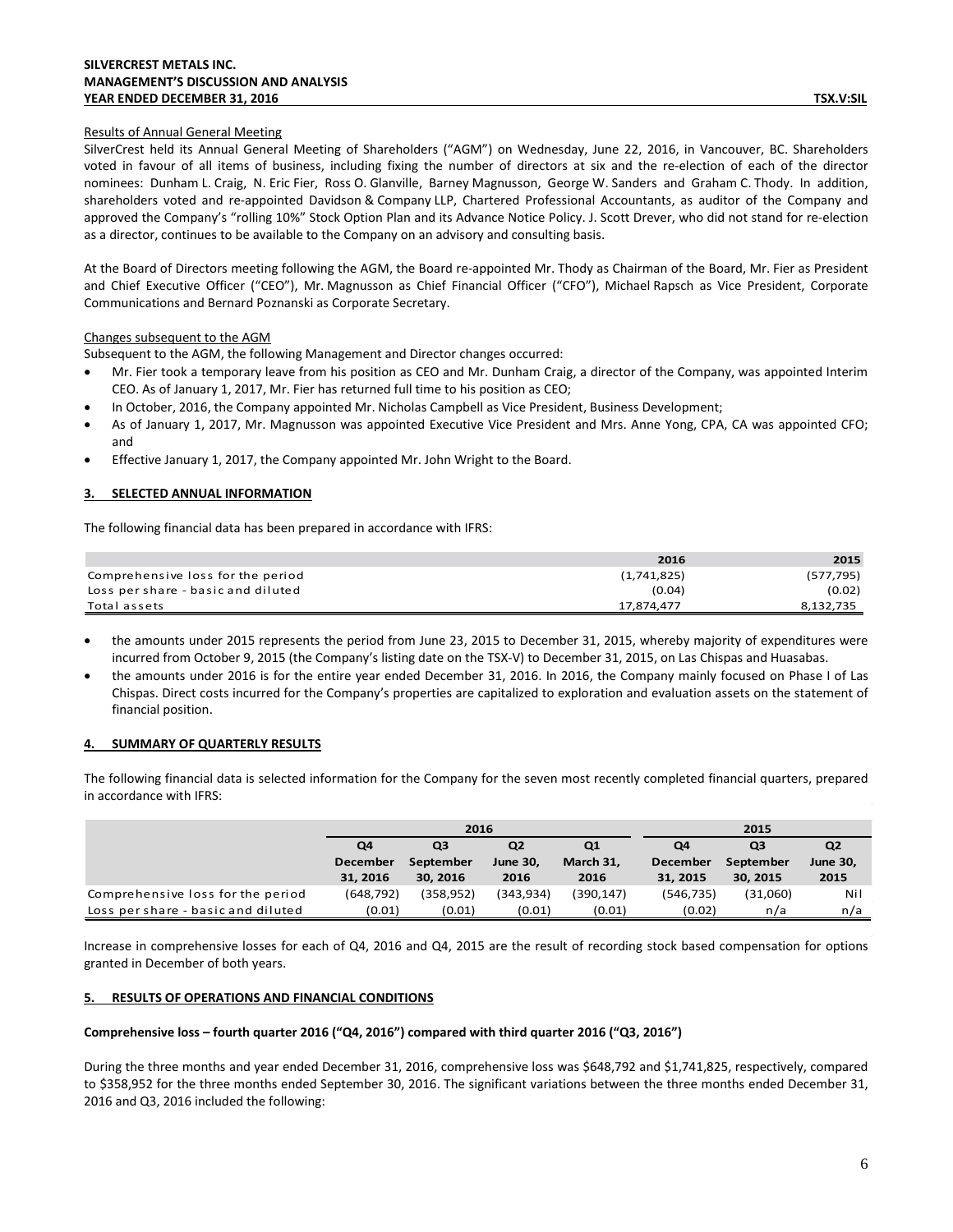- Exploration expenditures decreased to \$1,690 (Q3, 2016 \$23,737) during Q4, 2016, for a total of \$77,338 in 2016. During the year, the Company incurred exploration expenditures mostly in Q2, 2016, and Q3, 2016, spending \$44,044 and \$23,737, respectively, on research and due diligence on various other properties located throughout Mexico.
- Unrealized foreign exchange gain increased to \$83,082 (Q3, 2016 loss of \$31,399) during Q4, 2016 for total unrealized foreign exchange loss of \$80,835. As at December 31, 2016, the Company is primarily exposed to foreign currency risks through holding US dollar cash and cash equivalents of \$3.5 million Canadian dollar equivalent (December 31, 2015 – \$2.4 million).
- Management fees, remuneration and technical consultants in aggregate increased to \$220,579 (Q3, 2016 \$119,185) during Q4, 2016, for a total of \$562,969 in 2016 as the Company awarded in an annual bonus to its eight officers and employees.
- Share-based compensation increased to \$316,397 (Q3, 2016 \$1,971) during Q4, 2016, for a total of \$329,188 in 2016 as the Company granted in December, 2016, incentive stock options, resulting in more stock options being vested during the period.
- Shareholder and investor relations, which include vendors and services related to general shareholder communication, website, advertising and investor relations, decreased to \$24,772 (Q3, 2016 – \$45,042) during Q4, 2016, for a total of \$146,894 in 2016. During the year, the Company incurred most of these costs in Q2 and Q3, spending \$50,114 and \$45,042 respectively. During Q2, 2016, additional costs were primarily due from the preparation, printing and distribution of material for the Company's AGM held on June 22, 2016. Whereas in Q3, 2016, the Company increased the number and range of its news distribution services as the Company began to release its first drilling results.
- Tradeshow and travel increased to \$47,057 (Q3, 2016 \$25,404) during Q4, 2016, for a total of \$149,637 in 2016, as the Company had increased corporate travel activity to attend trade shows within North America and organized numerous road shows.

## **Comprehensive loss – period ended June 23, 2015, to December 31, 2015**

As SilverCrest became a reporting issuer on October 1, 2015, the Company's first annual financials were for the period from June 23, 2015, to December 31, 2015. Total net and comprehensive loss for the period from June 23, 2015, to December 31, 2015, was \$577,795. Management does not consider the 2015 costs to be comparable with those in 2016. Significant amounts incurred during 2015 included:

- \$23,675 in general exploration expenditures and due diligence work on potential mineral properties;
- \$26,250 in management fees for the CEO and CFO, pursuant to their management agreements;
- \$97,614 in professional fees, of which \$69,136 was for legal fees related to incorporation, listing on the TSX-V, stock option grants and other corporate matters in Canada and in Mexico, and \$15,000 was accrued for the Company's year-end audit and tax;
- \$78,888 in remuneration for five employees;
- \$30,000 in regulatory fees for the Company's TSX-V listing application;
- \$33,095 in rent for the Company's head office lease in Vancouver; and
- \$376,998 in share-based compensation, of which \$191,543 was for stock options exchanged under the Arrangement and \$185,455 was for the 2,340,000 stock options granted in December, 2015.

# <span id="page-6-0"></span>**6. LIQUIDITY AND CAPITAL RESOURCES OUTLOOK**

## **Assets**

At December 31, 2016, the Company held cash and cash equivalents of \$8.9 million (2015 – \$5.2 million) and short term investments of \$4.0 million (2015 – \$2.0 million). The significant factors for the increase in cash and cash equivalent include the completion of a prospectus financing of \$11.5 million in December 2016 and \$462,144 provided by the issuance of capital stock related to the exercise of options and warrants, offset by \$2.0 million for the net purchase of short term investments, and \$3.5 million for exploration and evaluation expenditures related to its Mexico properties and \$1.9M for general corporate activities as described in section above.

Amounts receivable balance of \$66,567 (2015 – \$94,467) consists primarily of \$40,360 (2015 – \$78,565) due from Goldsource Mines Inc. ("Goldsource") (see "Related Party Transactions" section) and interest receivable of \$8,006.

In 2016, current taxes receivable increased to \$54,043 and consisted of Goods and Services Tax ("GST") that the Company had paid and is due to be refunded from the Canadian government. Compared to 2015, current taxes receivable was \$45,499 and consisted of GST and value added taxes ("VAT") that the Company has paid and is due to be refunded from the Mexican government. As at December 31, 2016, non-current taxes receivable increased to \$408,970 (2015 – \$Nil) and consisted of VAT receivable. As the VAT refund process in Mexico requires a significant amount of information and follow-up, the timing of collection of VAT receivables is uncertain. The Company believes the balances are fully recoverable and has not provided an allowance.

Equipment increased to \$101,263 (2015 – \$50,760) for the purchase of additional office equipment, computer hardware and camp vehicles.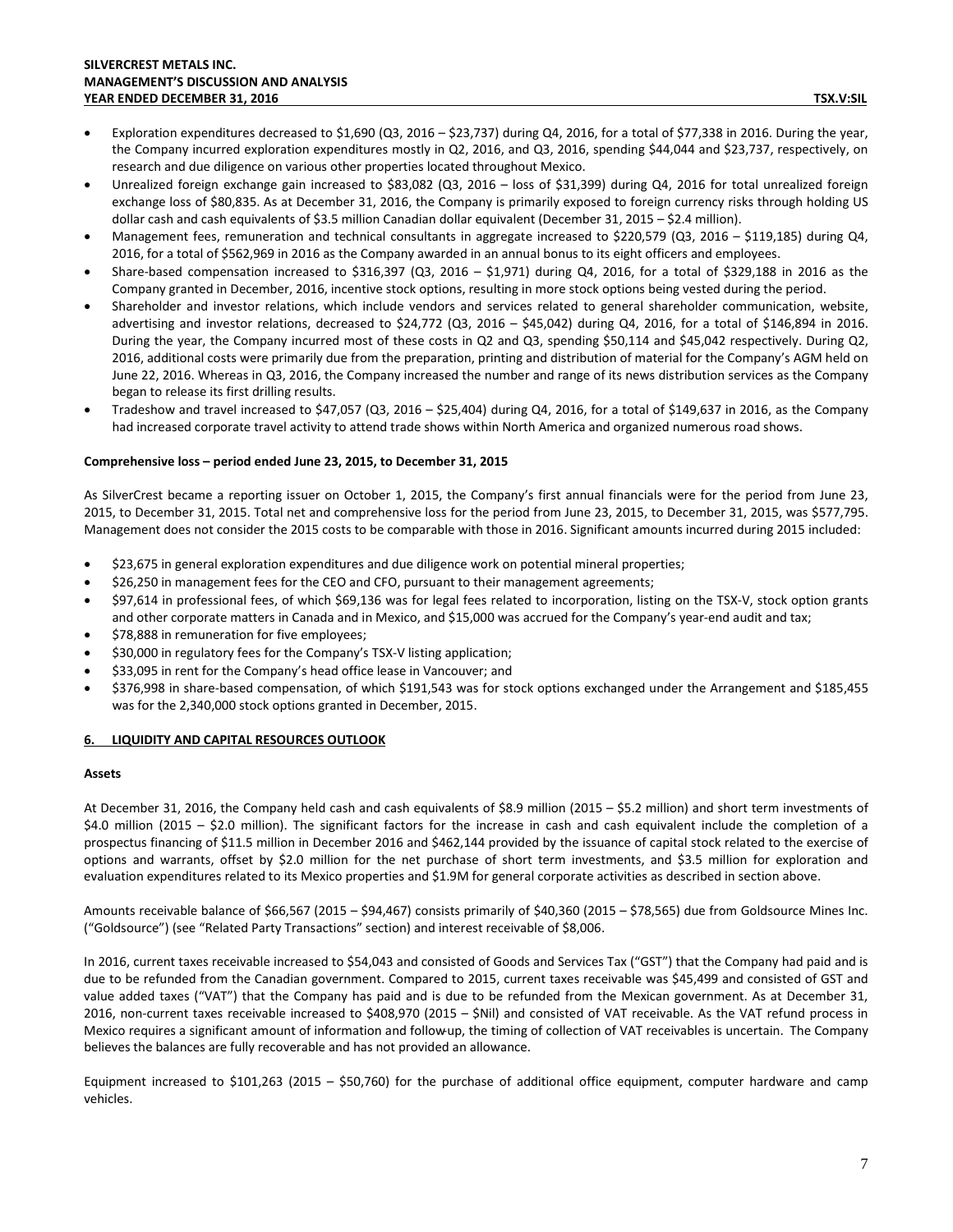## **SILVERCREST METALS INC. MANAGEMENT'S DISCUSSION AND ANALYSIS YEAR ENDED DECEMBER 31, 2016 TSX.V:SIL**

Exploration and evaluation assets increased to \$4,160,633 (2015 – \$622,721), primarily from costs incurred at Las Chispas. During 2016, the Company incurred approximately \$115,000 for its Guadalupe property and \$300,000 for its Huasabas property, of which majority of the work was completed early Q1, 2016. Since March 2016, the Company's main focus has been at Las Chispas, where the Company had incurred a total of \$3.0 million, in costs including concession payments, assays, camp costs, drilling, salaries and remuneration and travel and lodging. Please refer to the "Exploration – Las Chispas" section above for more information.

## **Liabilities**

As at December 31, 2016, accounts payable and accrued liabilities amounted to \$283,288 (2015 – \$117,531), which relates to various contractual commitments in the normal course of business.

## **Liquidity outlook and risks**

While SilverCrest currently has no source of revenue, the Company has cash and cash equivalents of \$8.9 million and short-term deposit of \$4.0 million contributing to working capital of \$12.9 million (as of December 31, 2016), which Management believes will be sufficient to fund exploration activities, general working capital requirements as well as property option payments for the next twelve months. The Company's financial success is dependent on its ability to discover economically viable mineral deposits. In order to plan and complete the Phase II exploration program and the Company's permitted bulk sample as described in the "Exploration – Las Chispas" section above and meet property option payment commitments as detailed in the table below, the Company may require substantial additional financing, which is subject to a number of factors many of which are beyond the Company's control. There is no assurance that future equity capital will be available to the Company in the amounts or at the times desired by the Company or on terms that are acceptable to it, if at all. In order to facilitate the management of its capital requirements, the Company prepared annual expenditure budgets which will be revised periodically based on results of its exploration programs, availability of financing and industry conditions.

The following table reflects the Company's property option payment commitments due by period as of December 31, 2016:

|                              |           | Payment due by period |           |           |            |
|------------------------------|-----------|-----------------------|-----------|-----------|------------|
| In USD                       | Total     | < 1 year              | 1-2 years | 3-5 years | 6-15 years |
| Las Chispas Option Payments  | 3,630,000 | 195,000               | 3,085,000 | 350,000   |            |
| Cruz de Mayo Option Payments | 755.000   | 50.000                | 100.000   | 150.000   | 455,000    |
| Total                        | 4,385,000 | 245,000               | 3,185,000 | 500,000   | 455,000    |

• For Las Chispas, \$500,000 of the payment due June 2018 may be settled, at the Company's option, through the issuance of common shares of SilverCrest.

• Not included in the table above are concession tax payments, estimated at \$182,000 per annum total for all properties.

# <span id="page-7-0"></span>**7. FINANCING – USE OF PROCEEDS**

During 2016 the Company completed a prospectus financing for gross proceeds of \$11.5 million. The following table compares the estimated use of net proceeds (other than working capital) as set out in the final short form prospectus dated November 28, 2016 and the actual use of the proceeds as of January 31, 2017.

|                                                                                          | Use of Proceeds - Prospectus |           | Actual as of January 31, 2017 |
|------------------------------------------------------------------------------------------|------------------------------|-----------|-------------------------------|
| <b>Description of expenditure</b>                                                        | (in US\$)                    | (in C\$)  | (in C\$)                      |
| Phase II of exploration program at Las Chispas                                           |                              |           |                               |
| Drilling along veins of Las Chispas, including rehabiliation<br>$\overline{\phantom{a}}$ | 3,000,000                    | 4.020.000 | 804,000                       |
| Assays, underground channel sampling and mapping<br>$\sim$                               | 330.000                      | 442.200   | 109,000                       |
| Option payments for the Company's mineral properties                                     | 2.670.000                    | 3,577,800 |                               |
| Total                                                                                    | 6,000,000                    | 8,040,000 | 913,000                       |

# <span id="page-7-1"></span>**8. FINANCIAL INSTRUMENTS AND RISK MANAGEMENT**

The Company's financial instruments consist of cash and cash equivalents, short term investments, amounts receivable, deposits and accounts payable. The carrying value of amounts receivable and accounts payable approximate their fair values due to the short periods until settlement. The Company's cash and cash equivalents and short term investments are measured using level 1 inputs. The Company is exposed to various financial instrument risks, and assesses the impact and likelihood of this exposure. These risks include liquidity risk, foreign currency risk, credit risk and interest rate risk. Please refer to note 13 of the audited consolidated financial statements. Where material, these risks are reviewed and monitored by the Board of Directors.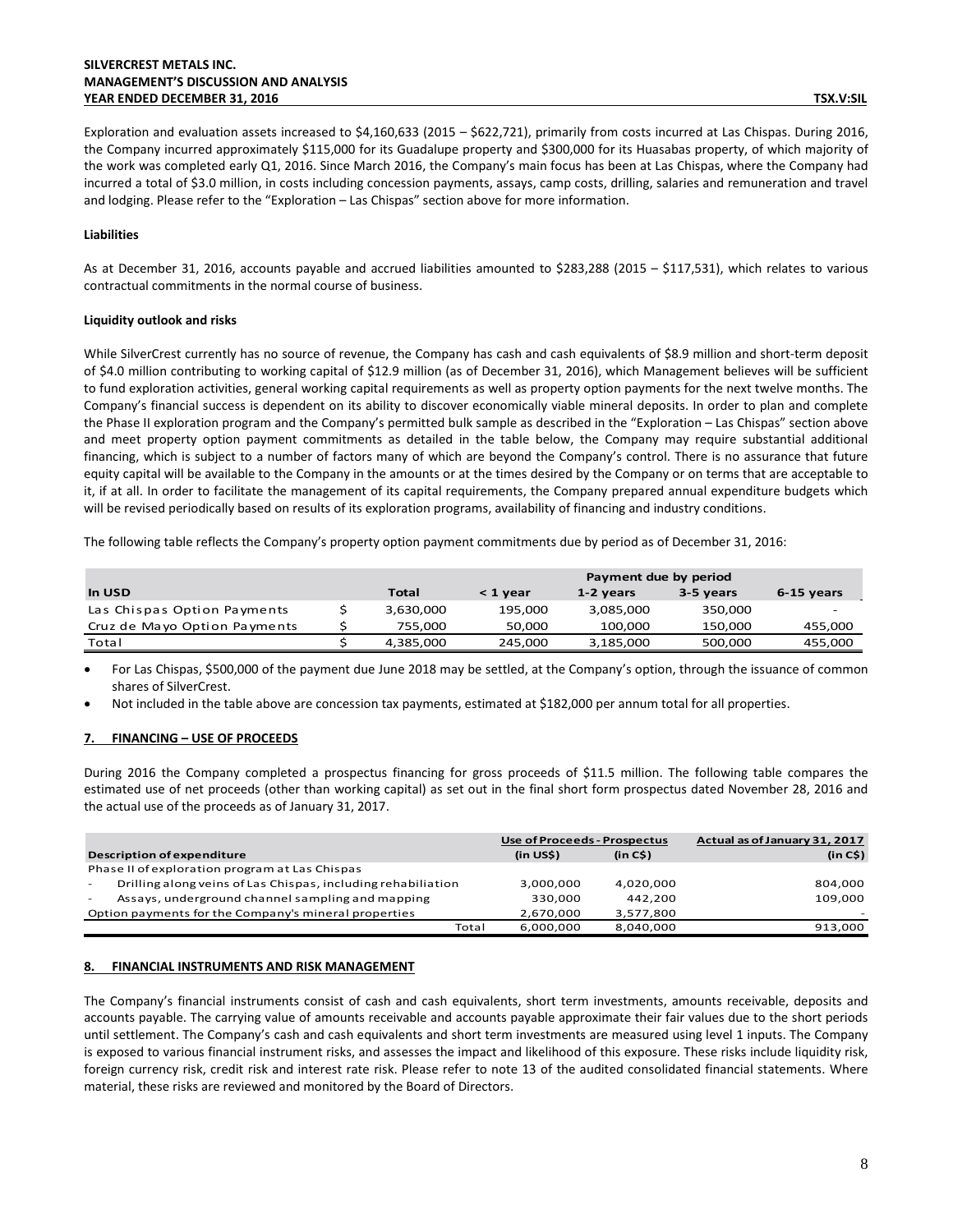#### <span id="page-8-0"></span>**9. RELATED PARTY TRANSACTIONS**

#### **Professional fees**

During 2016, the Company paid or accrued professional fees of \$58,796 (2015 – \$39,812) and capital stock issuance costs of \$137,586 (2015 – \$27,647), to Koffman Kalef LLP, a law firm of which the Company's Corporate Secretary is a partner. At December 31, 2016, \$66,216 (2015 – \$7,625) was payable to Koffman Kalef LLP.

#### **Key management compensation**

The Company's key management personnel have authority and responsibility for planning, directing, and controlling the activities of the Company and include the Company's Chief Executive Officer and Chief Financial Officer. Key management personnel compensation is summarized as follows:

|                                         | 2016    | 2015    |
|-----------------------------------------|---------|---------|
| Management fees <sup>(1)</sup>          | 155,000 | 26,250  |
| Share-based compensation <sup>(2)</sup> | 281,811 | 283,082 |
|                                         | 436.811 | 309,332 |

 $(1)$  Management fees were paid to companies controlled by the CEO and CFO of the Company.

 $^{(2)}$  Share-based compensation is the fair value of the vested portion of stock options that have been granted to directors and officers of the Company.

#### **Other transactions**

During 2016, the Company:

- paid remuneration of \$149,829 (2015 \$16,287) to an employee providing technical services who is an immediate family member of the CEO of the Company, of which \$147,275 (2015 – \$16,287) was recorded as exploration and evaluation expenditures and \$2,554 (2015 – \$Nil) was expensed. The Company also recorded share-based compensation of \$15,043 (2015 – \$15,141) for the vested portion of stock options granted to this employee, of which \$15,043 (2015 – \$11,066) was recorded as exploration and evaluation expenditures and \$Nil (2015 – \$4,075) was expensed;
- recorded share-based compensation expense of \$3,761 (2015 \$Nil) for the vested portion of stock options granted to a consultant providing technical services who is an immediate family member of the CEO of the Company; and
- paid remuneration of \$7,546 in Q1, 2016 (2015 \$5,332) to a former employee providing administrative services who is an immediate family member of the CFO of the Company. The Company also recorded share-based compensation expense of \$Nil (2015 – \$2,469) for stock options granted to this personnel.

On October 1, 2015, the Company entered into an allocation of costs agreement with Goldsource, a company related by common directors and officers, whereby the Company shares salaries, administrative services, and other reimbursable expenses. During 2016, the Company allocated to Goldsource \$183,675 (2015 – \$114,528) for its share of these expenses, of which \$40,360 (2015 – \$78,565) was receivable from Goldsource at December 31, 2016.

## <span id="page-8-1"></span>**10. OUTSTANDING SHARE CAPITAL**

As of the date hereof, the Company had the following common shares, share purchase warrants and options issued and outstanding:

| Issued & Outstanding Shares: |                 |                                      | 48,103,767 |
|------------------------------|-----------------|--------------------------------------|------------|
|                              | S per share     | Expiry                               |            |
| Warrants:                    | $$0.20 - $3.00$ | November 19, 2017 - December 6, 2018 | 8,517,571  |
| Options:                     | $$0.06 - $2.55$ | December 5, 2017 - January 3, 2022   | 4,000,005  |
| Fully Diluted                |                 |                                      | 60,621,343 |

## <span id="page-8-2"></span>**11. OFF-BALANCE SHEET ARRANGEMENTS**

As at December 31, 2016, the Company had no off-balance sheet arrangements, such as guarantee contracts, contingent interest in assets transferred to an entity, derivative instrument obligations or any obligations that trigger financing, liquidity, market or credit risk to the Company.